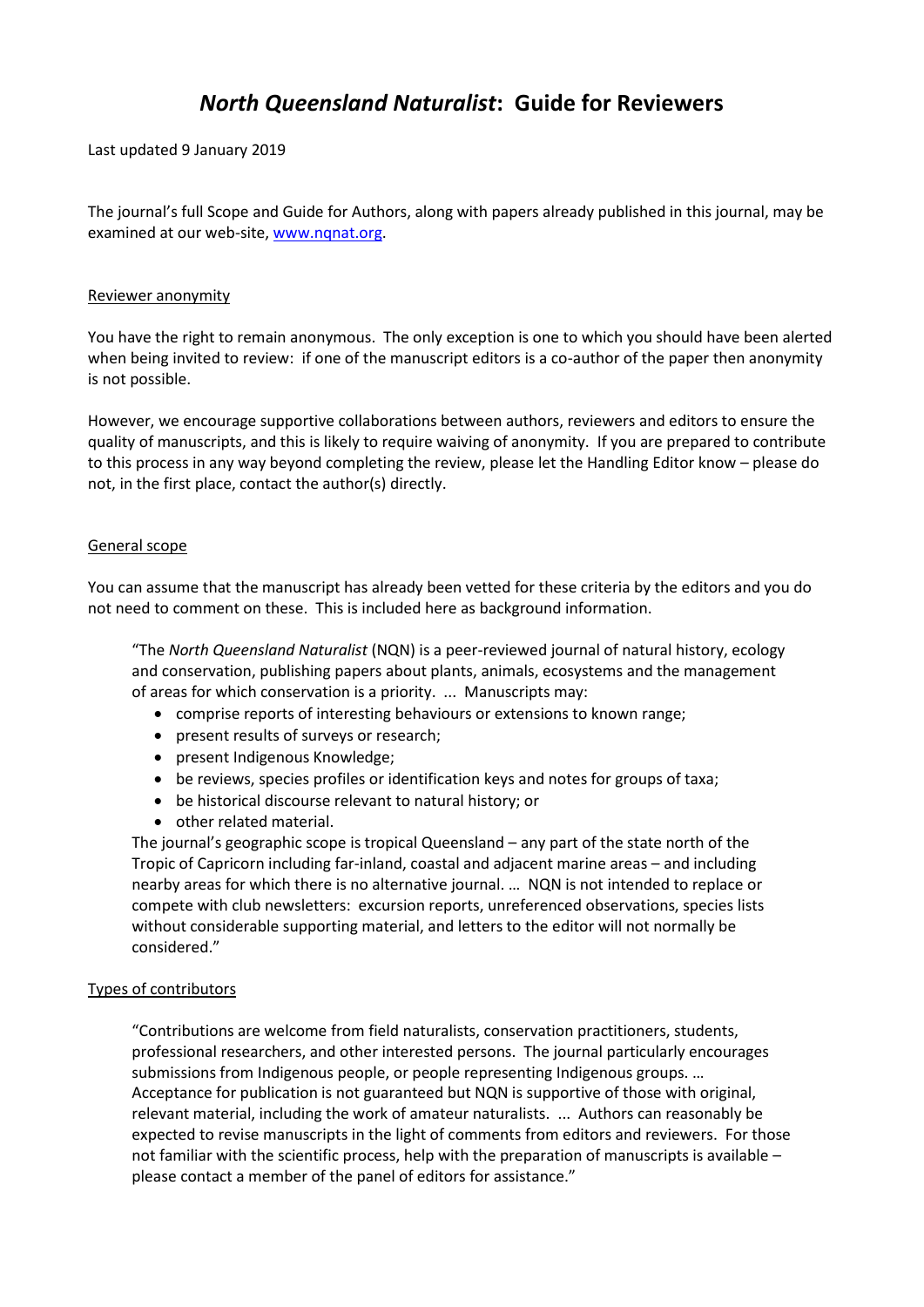We anticipate a diversity of skill levels among contributors. We seek to foster that diversity.

Submissions from experienced researchers may be treated constructively on a similar basis to that of most journals.

In completing a review from authors with limited experience in preparing scientific publications, for example some field naturalists, conservation practitioners and students, your assistance in providing a supportive, learning environment would be appreciated. This may take a variety of forms:

- providing positive feedback as well as pointing out shortcomings that need to be addressed;
- if the expression, grammar and punctuation are reasonable, pointing out and making suggestions where improvement is desirable; if the problems are too widespread for this level of attention, please draw this to the author(s) and Handling Editor's attention;
- recommending, if appropriate, that the author(s) seek assistance with some aspect (e.g. writing, data analysis) of the manuscript; and
- you may care to offer to assist or collaborate with the authors and Handling Editor in bringing the manuscript, or some part of it, up to a standard fit for publication. Please discuss this with the Handling Editor.

## Manuscript content

"Manuscripts must be original, unpublished and not under consideration for publication elsewhere. They should be placed in the context of published literature and knowledge, and be appropriately referenced. Manuscripts will generally take the form of a *Research Article*, *Short Note*, *Review* or *Profile* – see the Guide for Authors for more detail."

We particularly welcome your comments about:

- the originality of the material;
- the adequacy of context provided;
- the appropriateness of the literature cited;
- interpretation and development of ideas;
- the clarity and concision of the presentation including text, figures, tables and appendices; and
- the fit of the material to the manuscript forms detailed above

We anticipate a diverse readership. All manuscripts should be presented succinctly with an emphasis on readability and clear communication. To the extent feasible, manuscripts should be intelligible to interested lay persons (we note this may not always be practical in Methods sections in particular). As *NQN* is a fully on-line journal, space is not severely limited and colour does not incur additional costs. This permits inclusion of some general illustrative material (e.g. photographs) that enhance reader interpretation.

Manuscripts should generally have a single, main message but may have multiple threads of evidence or argument leading to this end. With long manuscripts, your thoughts about the coherence of message and whether the manuscript would be better presented as multiple, shorter papers, would be appreciated.

In considering maps presented, or the need for maps, please note that we are able to provide mapping services for authors who do not have access to GIS services.